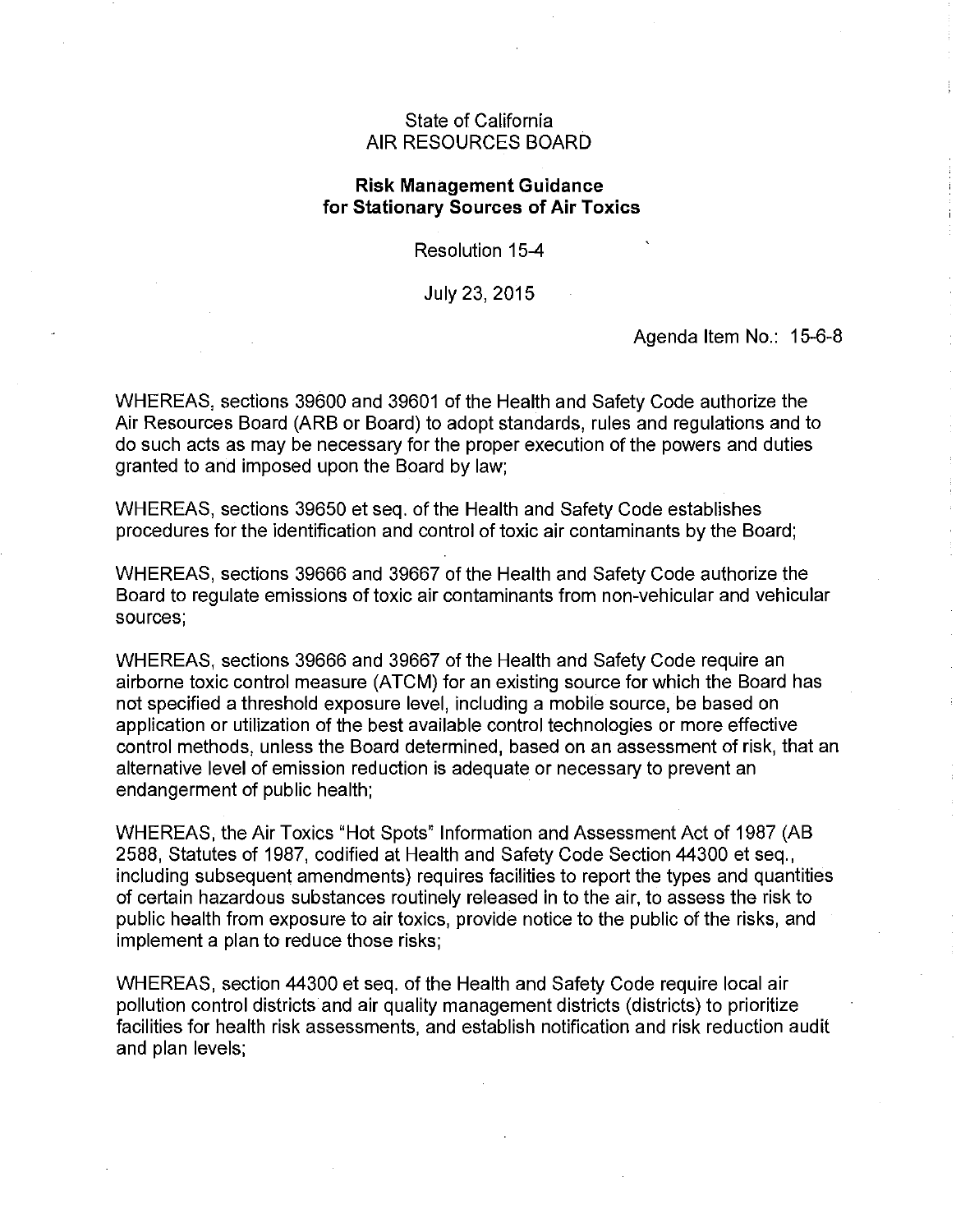WHEREAS, sections 40000 et seq. of the Health and Safety Code declares that districts have the primary responsibility for control of air pollution from stationary sources;

WHEREAS, sections 42300-42317, 42320-42323, 42330-42339 of the Health and Safety Code provide districts with the authority to establish a permit system for new, existing, or modified stationary sources that emit toxic air pollutants;

WHEREAS, the passage of the Children's Health Protection Act of 1999 (SB 25, Stats. 1999) required the Office of Environmental Health Hazard Assessment (OEHHA) to ensure infants and children are explicitly addressed in assessing risk;

WHEREAS, advances in science have shown that early-life exposures to air toxics contribute to an increased lifetime risk of developing cancer, or other adverse health effects, compared to exposures that occur in adulthood;

WHEREAS, on March 6, 2015 OEHHA finalized the Air Toxics Hot Spots Program Risk Assessment Guidelines: Guidance Manual for the Preparation of Health Risk Assessments (OEHHA Manual) which addresses the greater sensitivity to childhood and adult exposures to air toxics;

WHEREAS, for some sources, use of the OEHHA Manual will result in 1.5 to 3 times higher estimated inhalation cancer risk even though emissions have not changed;

WHEREAS, the increased estimated inhalation cancer risk may require additional emission controls for existing, new, or modified facilities if they exceed district risk thresholds;

WHEREAS, over the last 25 years, California has successfully reduced statewide emissions and related health impacts from exposure to air toxics by approximately 75 percent while the economy grew by 83 percent and the population and vehicles increased by approximately 9 million and 8 million, respectively;

WHEREAS, the estimated average background potential inhalation cancer risk in California is approximately 830 chances per million for the top 10 substances, including both monitored substances and diesel particulate matter;

WHEREAS, emissions from combustion of fuel in motor vehicles and off-road equipment are the primary sources of air toxics risk in California;

WHEREAS, particulate matter from diesel-fueled engines accounts for approximately 60 percent of the current estimated inhalation cancer risk from ambient air;

WHEREAS, adopted State, local, and federal programs will continue to reduce the ambient health risk statewide, driven by the sharp decline in diesel PM due to ARB's Truck and Bus regulation, Sustainable Freight Strategy, State Implementation Plans, plus State and local incentive programs;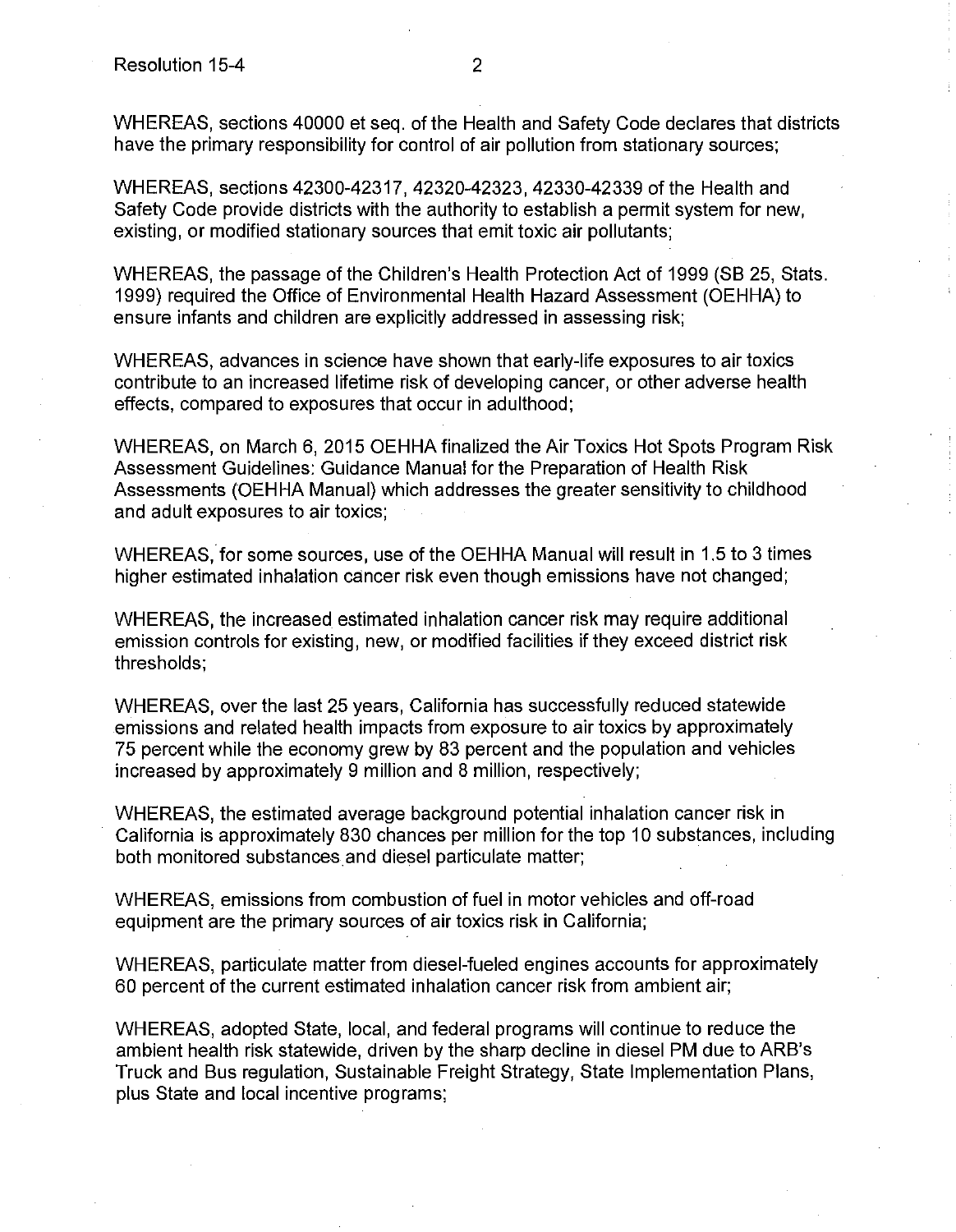WHEREAS, the Air Resources Board staff and the California Air Pollution Control Officers Association (CAPCOA) developed Risk Management Guidance for Stationary Sources of Air Toxics to assist California's 35 local districts in their stationary source permitting and AB 2588 Air Toxics Hot Spots programs;

WHEREAS, ARB and CAPCOA identified the following key objectives that were used to guide the development of this guidance:

- 1. Address the new health science by increasing overall public health protection by requiring additional sources to install best available control technology, and by pursuing further opportunities to reduce risk from the highest risk source categories, considering technical feasibility and cost;
- 2. Recognize that California districts currently have mature risk management programs and each District has the discretion under State law to establish its own risk management policies, except where ARB's statewide ATCMs set the minimum requirements;
- 3. Sustain continued operation of facilities that provide essential goods and essential public services;
- 4. Ensure that future program changes will not result in less health protective program requirements relative to rules or programs in place prior to the 2015 OEHHA Manual; and
- 5. Support public participation and access to information;

WHEREAS, on May 27, 2015, ARB and CAPCOA released a document entitled "Draft Risk Management Guidance for Stationary Sources of Air Toxics" to seek input from the public and interested stakeholders;

WHEREAS, on July 13, 2015, ARB and CAPCOA released a document (Attachment A) entitled "Proposed Risk Management Guidance for Stationary Sources of Air Toxics" (proposed guidance) that reflects revisions in response to public input; and

WHEREAS, the proposed guidance includes general information on California's air toxics program including:

- 1. Risk communication;
- 2. Guidance on district permitting of stationary sources of air toxics;
- 3. Guidance on district implementation of the Hot Spots program;
- 4. Guidance on the use of breathing rates in health risk assessments; and
- 5. Workplans for the ARB and CAPCOA actions to incorporate the OEHHA Manual into the State's comprehensive air toxics control program for both stationary and mobile sources.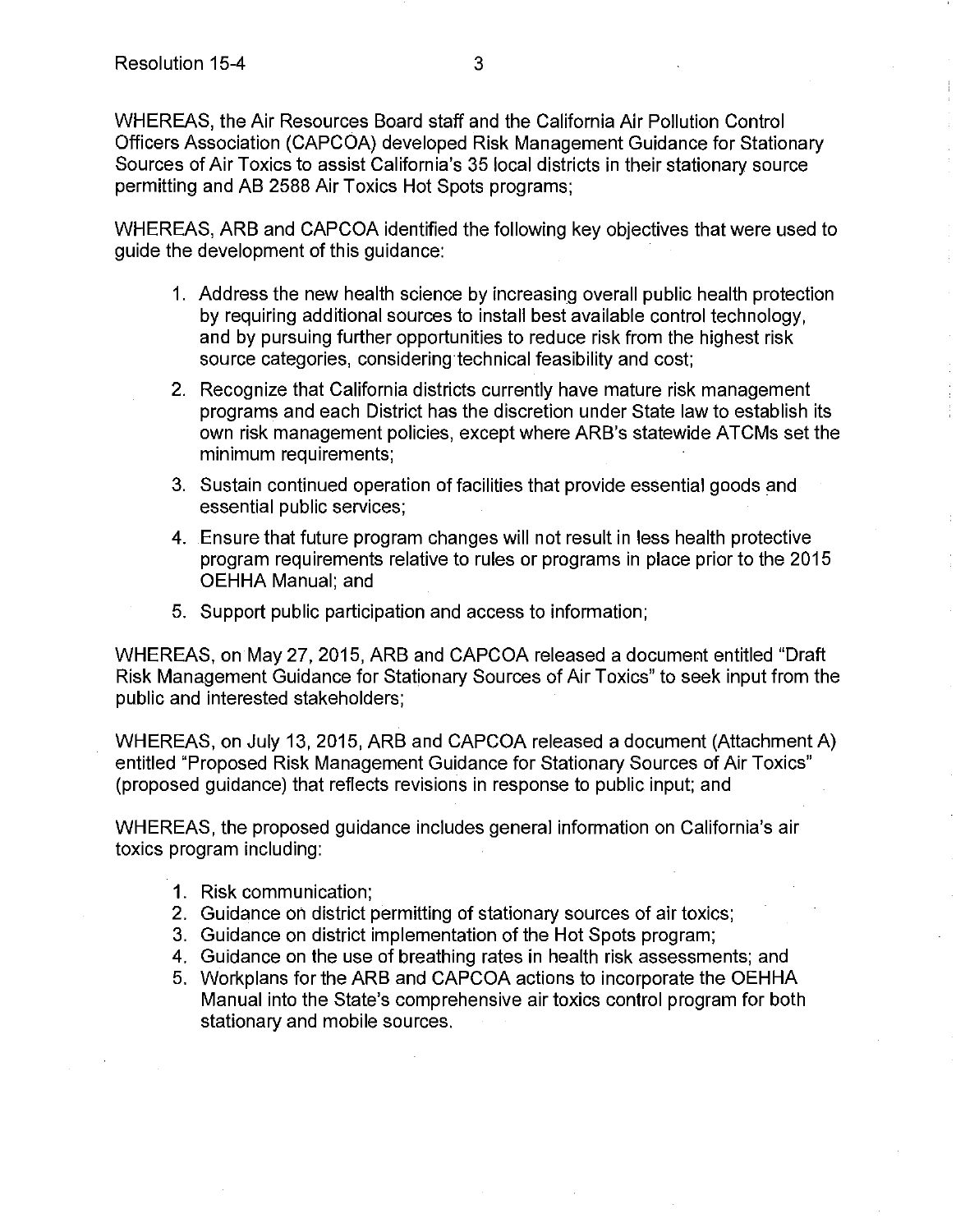NOW, THEREFORE, BE IT RESOLVED that the Board finds that:

- 1. The proposed guidance was developed in an open public process, in consultation with affected parties, through public workshops, taskforce meetings, individual meetings, and other outreach efforts, and these efforts are expected to continue;
- 2. The proposed guidance will assist local air districts in managing potential cancer and noncancer health risks from stationary sources subject to permitting and Hot Spots requirements;
- 3. State law recognizes that districts have the authority and discretion to establish their own risk management rules, policies, and procedures, except where ARB's ATCMs set the minimum requirements statewide; and
- 4. The proposed guidance outlines ARB's near-term actions for evaluating its air toxics related guidelines, regulations, policies and procedures for mobile and stationary sources and identifies any steps needed to incorporate the new science;

BE IT FURTHER RESOLVED that the Board hereby approves the proposed guidance as set forth in Attachment A

> I hereby certify that the above is a true and correct copy of Resolution 15-4 as adopted by the Air Resources Board.

Tracy Jensen. Clerk of the Board